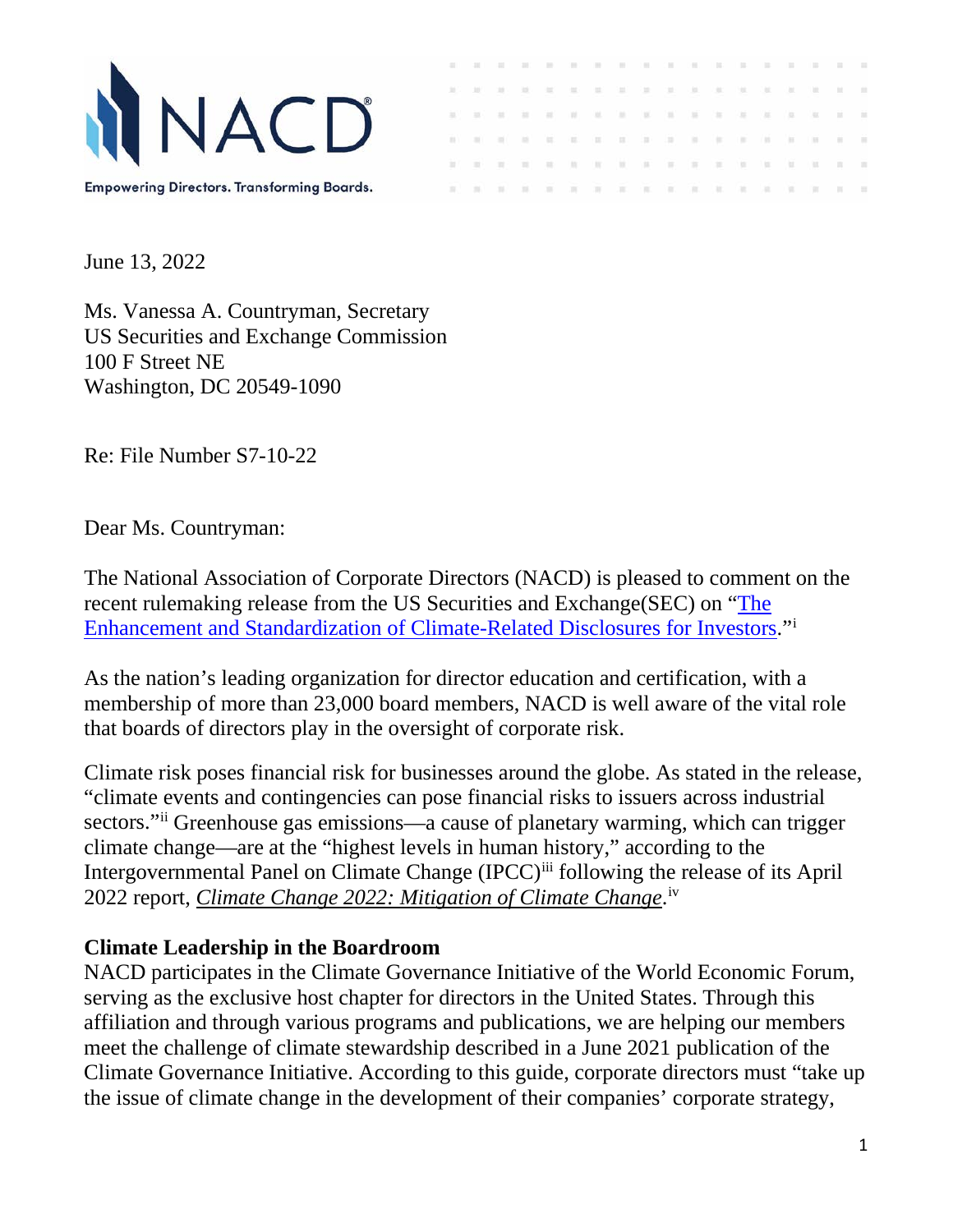

 $\sim$  $\sim$ **COL** on.  $\sim$  $-10$ 180  $-16 - 16 = 16 - 16$  $\mathbb{R}^2$  $\sim$  $-100 - 100 - 100$  $\sim$  $-10$  $\sim$  $87.98 - 87.$ . . . . . . . . . . . . . . . . .

oversight, and disclosure."[v](#page--1-4) While disclosures by themselves obviously cannot mitigate climate change, they can motivate behavior that leads to this result. NACD has no opinion on whether or not the SEC has authority to compel disclosures of climate risks beyond what is currently mandated. Reasonable minds can differ on this point. We do believe, however, that disclosure rules can accelerate what we call "climate leadership" in the boardroom. Furthermore, by setting standards for disclosure, new rules can make companies more comparable and can disincentivize "greenwashing."

## **Specific NACD Concerns**

NACD supports the use of mandated disclosures to mitigate and manage climate risk. In this regard, we approve of the general direction of this recent rulemaking, which is closely based on the well accepted *[Commission Guidance Regarding Disclosure Related](https://www.sec.gov/rules/interp/2010/33-9106.pdf)  [to Climate Change](https://www.sec.gov/rules/interp/2010/33-9106.pdf)*<sup>[vi](#page--1-5)</sup> and aligned with leading disclosure frameworks such as the Task [Force on Climate-related Financial Disclosures](https://www.fsb-tcfd.org/)<sup>[vii](#page--1-6)</sup> and the [Greenhouse Gas Protocol.](https://ghgprotocol.org/)<sup>[viii](#page--1-7)</sup> However, NACD is concerned about four parts of the rule that require closer SEC attention.

*Climate Expertise*. We are concerned about the proposal's requirement that board's disclose "whether any member of a registrant's board of directors has expertise in climate-related risks."[ix](#page--1-8) This language implies that climate expertise is static and individual, whereas, in fact, climate expertise is dynamic and collective. Climate expertise is not something an individual director "has." That is, it cannot be sourced merely through the prior work of an individual director. Rather, it should be sourced through continuous learning for all directors, which should be disclosed.

The SEC should not send boards on a scavenger hunt to find climate experts to be able to make this disclosure. Rather, the SEC should ask for disclosures about climate education. In our view, *every* board member should be conversant on the basic premises and vocabulary of climate change, and knowledgeable about its material impacts on the company.

Climate education is warranted for all board members to acquire this basic understanding—not only as individuals, but as full boards. For boards to embed climate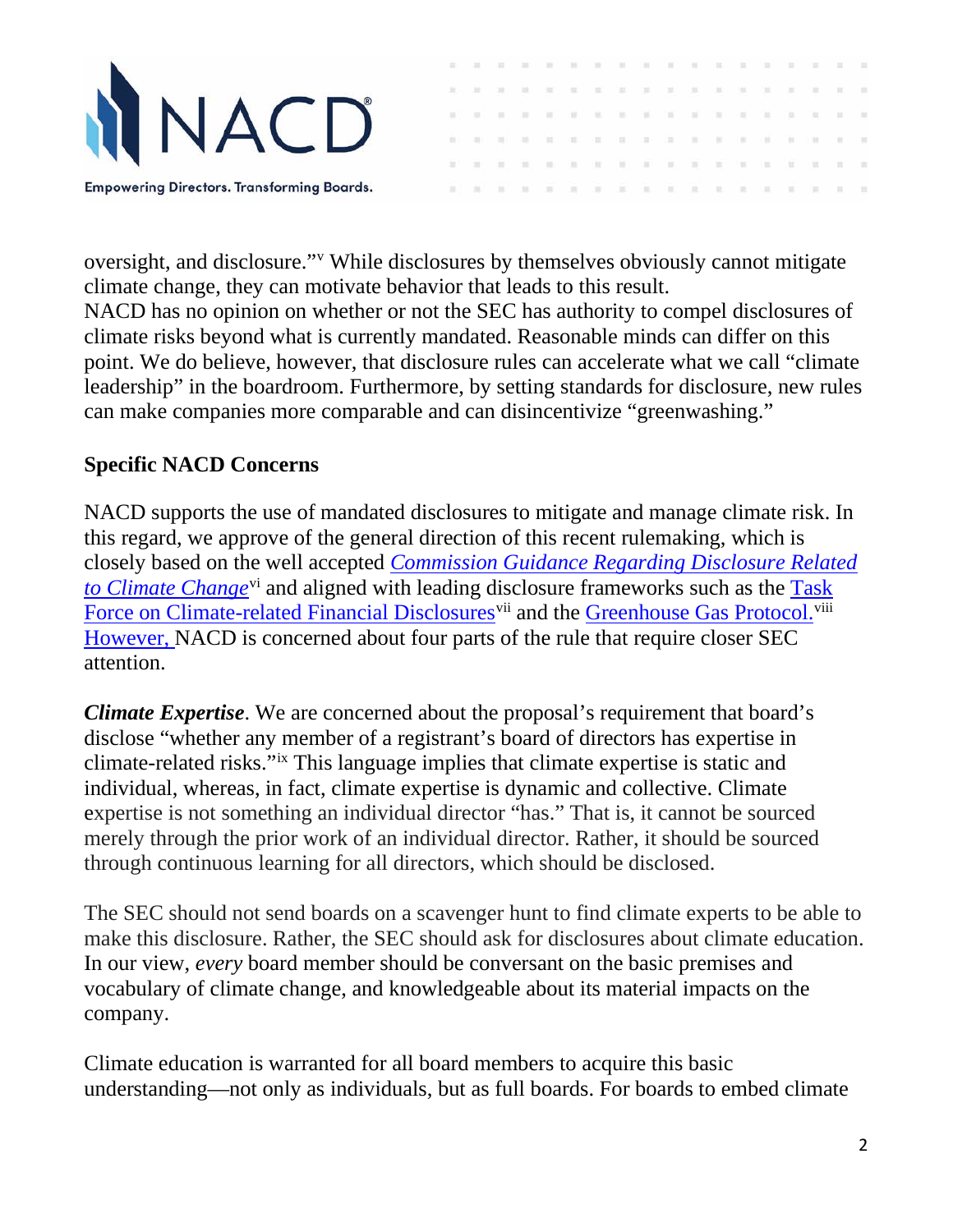

throughout the range of topics they consider, they can receive climate "level setting" tailored to their industries and companies. If there is a greater, more specific need, the board can and should hire external expertise.

 $\sim$  $-100$  $\sim$ 

 $\sim$  $-10$ - 98

 $\mathbb{R}^2$  $\sim$ 

 $10 - 10 = 10$ 

XXXXXXXXXXXXXXX

 $\sim$ 

宝

 $22$   $22$   $\,$ 

 $\mathbb{R}$  and

We hold this same view on other critical business issues such as cybersecurity, human capital, and other spotlighted issues. If we mandate experts in all such areas, boards are likely to become too large and unwieldy.

Finally, we are concerned that the proposal, as it currently stands, could bring greater liability to boards (if they do not identify any individuals who are "climate experts") or to individuals (if they are so identified). One undesirable scenario would be that a company suffers a climate event and receives a shareholder class action suit for failing to anticipate this event either because of the absence or despite the presence of a named climate expert. If such scenarios play out, there could be a sharp increase in the cost of directors and officers liability insurance premiums.

*Climate targets*. The proposed rule "would require disclosure about whether and how the board sets climate-related targets or goals."[x](#page--1-9) This requirement, pertaining to reduction of Scope 1, 2, and 3 emissions, confuses the role of the board with that of management. Boards should stay informed about the targets and assess the feasibility of the plan to achieve them, as well as check on interim progress. They should not set targets, however; this should remain strictly management's role. It would be better to consider a disclosure requirement that would demonstrate a board's commitment to link climate change to strategy development and long-term value creation. The SEC might require an affirmative statement that provides assurance to shareholders and other stakeholders that the board plays a role in ensuring adequate company investment in climate risk mitigation.

*Cost of Compliance*. NACD urges the SEC to take adequate account of compliance costs that will be incurred as a result of proposed attestation requirements for Scope 1 and Scope 2 emissions. New systems, processes, controls, and additional personnel may be required to fulfill these proposed disclosure requirements. For example, the requirement that companies calculate the potential incremental cost of climate change for each line item in a financial statement, unless impact is less than 1 percent, will be time consuming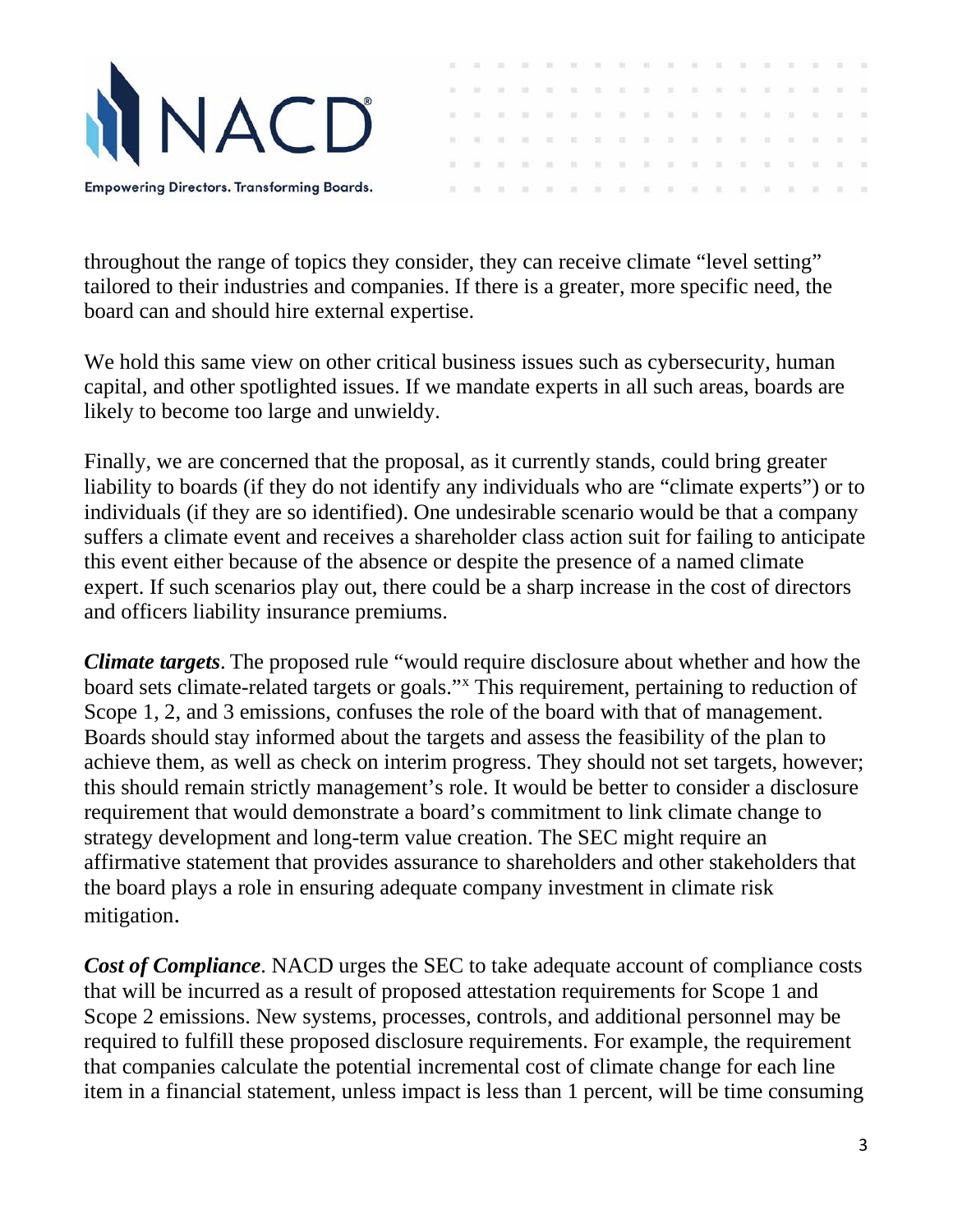

and expensive. The burden and cost of compliance will be high, especially for mid-cap and small companies—despite their deadline extension for compliance and exemption from Scope 3 emission requirements. At the very least, the 1 percent threshold should be raised—not just for small-cap companies but for all firms.

 $-501$  $\sim$ 

 $\sim$  $\alpha$  $\sim$  $\sim$ 

 $\mathbf{u}$ 

**THE**  $\sim$ -98  $\alpha$  $\sim$ 寅

 $\mathcal{W}=\mathcal{W}$ 

. . . . . . . . . . . . . . . . .

**INC** 

*Safe harbors.* The proposed rules contain only two safe harbors: a safe harbor for forward-looking statements and one for Scope 3 emissions. Given this narrow scope of liability protection, the Commission says that the disclosures should be filed rather than furnished. We believe that unless the safe harbors can be significantly expanded, the disclosure should be furnished rather than filed. This will lessen the risk that companies making positive environmental disclosures in good faith will be investigated, charged, and fined by the SEC for alleged "greenwashing"—a current priority of the agency with respect to investment firms, according to the agency's *[2022 Examination Priorities](https://www.sec.gov/files/2022-exam-priorities.pdf)  [Report](https://www.sec.gov/files/2022-exam-priorities.pdf)* (sec.gov).

## **Conclusion**

Will these proposed rules motivate the right governance, or will they have unintended consequences? By focusing on the negative aspects of compliance in detail, the Commission may be unintentionally pushing climate out of the boardroom and into the general counsel's office. Climate could become more about reporting than strategy. This would be unfortunate. Boards should not look at climate solely as a risk governance issue—climate opportunity and innovation deserve at least equal attention. To help the SEC view climate at the board level, NACD would be honored to gather a cadre of experienced board members to consult with the Commission on this matter.

Sincerely,

**Sue Cole** Peter Gleason

Peter R. Gleas[on, President and CE](https://na1.conga-sign.com/app/v1/audit/transaction/d1bi7vxtfnxyqug1psy0szv9uiikqmls4ywmfndt71c191hub)O Sue Cole, Chair National Association of Corporate Directors Arlington, VA